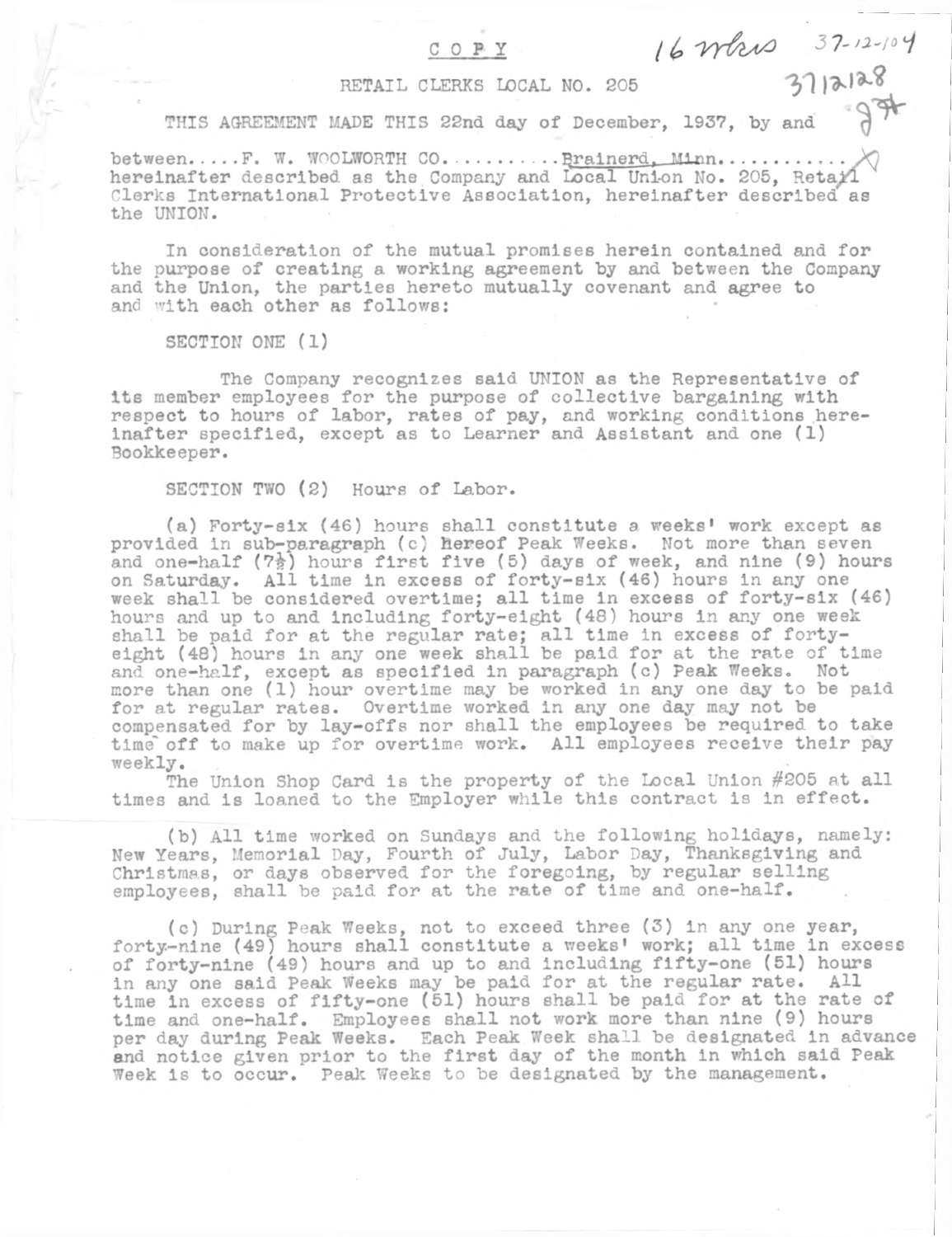## **SECTION THREE (3) Salaries.**

**Female clerks shall be paid at the. rate of fourteen dollars (\$14.00) per week for the first six (6) months; fourteen dollars and fifty cents (\$14.50) per week for the second (2nd) six (6) months; fifteen dollars (\$15.90) per week after one (1) year and up to eighteen (18) months; fifteen dollars and fifty cents (\$15.50) per week after eighteen (18) months.**

**(a) Extra regular part-time employees shall be paid no less than pro-rate of the regular rate.**

- **2**-

**(b) To defeat the purpose of this agreement or the policy herein outlined, no regular employee on a regular salary shall have his or her salary reduced.**

**(c) Any employee who has been requested to report for work and has so reported but is not given work shall be paid for at least four (4) hours' employment, unless notified the previous day or earlier that she should not report for work. Extra employees may be notified not to report for work at any time not less than one (1) hour before the time such employee is to report for work, due to unforeseen circumstances.**

## **SECTION FOUR (4) Vacations.**

**(a) Regular full time employees with continuous service of two (2) years or more, preceeding June first of any one (1) year, shall receive two (2) weeks' vacation with pay. Regular full time employees with continuous service of one (1) year or more, preceeding June first of any one (1) year, shall receive one (1) weeks' vacation with pay. All vacation periods shall be allowed to be taken during the months of April first to November first unless a different time is arranged by mutual agreement by employer and employee. In the event a regular or part-time employee shall be dismissed for any reason other than drunkenness or dishonesty, during vacation period and has not had her earned vacation,** such employee shall nevertheless receive vacation pay as heretofore **provided in this section in addition to any sum< paid in lieu of dismissal notice provided in section eight (8) of this agreement.**

**SECTION FIVE (5)**

**(a) Employer agrees that in his store part-time workers will receive preference over new employees for promotion from part-time worker to full time worker; and that all other promotions shall be based upon seniority whenever the experience and ability of the employee Involved shall be substantially equal.**

**(b) Employer agrees that in his store seniority rights in lay-offs and re-hiring of all employees shall prevail, whenever experience and ability of the employees involved shall be substantially equal.**

**SECTION SIX (6)**

**The lunch hour shall not be extended over one (1) hour.**